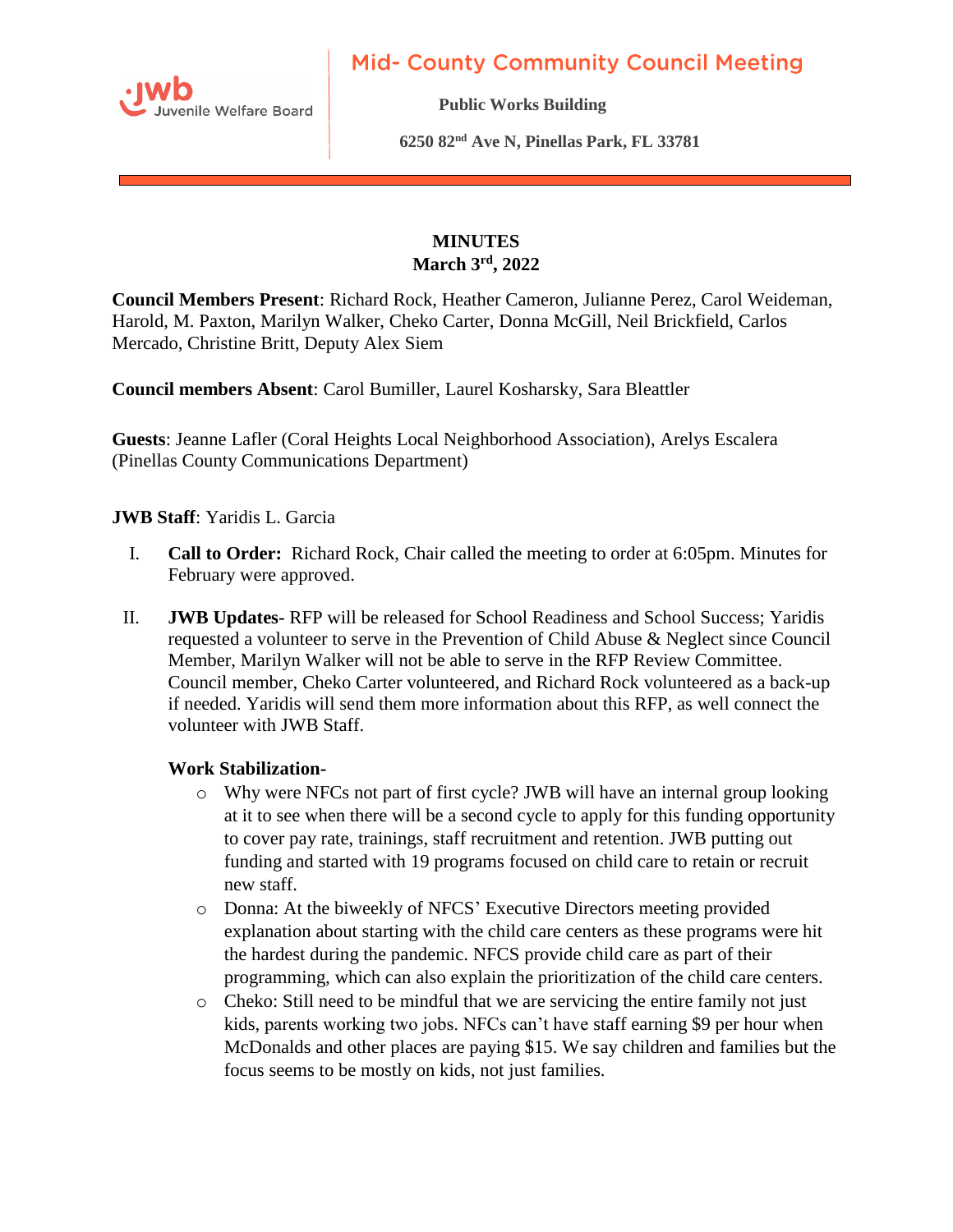o Yaridis: First time in several years that JWB is releasing multiple RFPs to boost programs with this level of funding in so many areas. Also, JWB streamlined the RFP process. JWB has had a very active legislative advocacy effort; couple of JWB Staff and Board Members visited Tallahassee to inform legislators about our local efforts. JWB is also facing the current workforce shortage and has had couple of vacancies since last year. This issue is impacting organizations locally, as well as at the national level.

# **Coral Heights Community Discussion: Survey Design & Distribution-**

- Total population: 29,839
- 245 addresses
- Beth Bell: Clearwater East Rotary Foundation
	- o Can support with mailers!
- Over 50% Spanish speaker population
- Set-up meeting to develop survey
	- o Coral Heights community leaders.
		- **EXECUTE:** Yaridis to send email to leaders in Coral Heights to ask for best times for a meeting prior to next Council meeting
		- Anyone from Community Council can attend
	- o Keep survey to 10 questions
	- o English and Spanish
	- o Send survey by email and during events
	- o Yard signs to promote
- Demographics in one-pager format
	- o Census and area for anecdotes
- Carlos meeting with Pastor Kirk next week
	- o Wants to have camp for 100 kids this summer. Wants support (funding).
	- o One full day
		- YMCA will not do summer camp in Coral Heights this year but will come alongside Pastor Kirk, and provide swim lessons and access to pool at Ridgecrest YMCA.
			- Transportation: need a bus driver but YMCA would provide transportation
		- YMCA took insurance with Duke Energy over the field. But if we aren't doing summer camp we won't continue to pay insurance on the field.
		- Carlos: will transition focus to High Point Village Mobile Home Park. 114 units in that MHP.
	- o Carlos: However, we help, we need to look for commitment that it's a Coral Heights residency summer camp. If JWB provides funding, then could we put a criterion that they must have at least 70% coral heights students
		- Pastor Kirk has done a camp before.
	- o TB Lightning could fund a hockey camp.
	- o 5 days a week summer camp.
		- Has volunteers